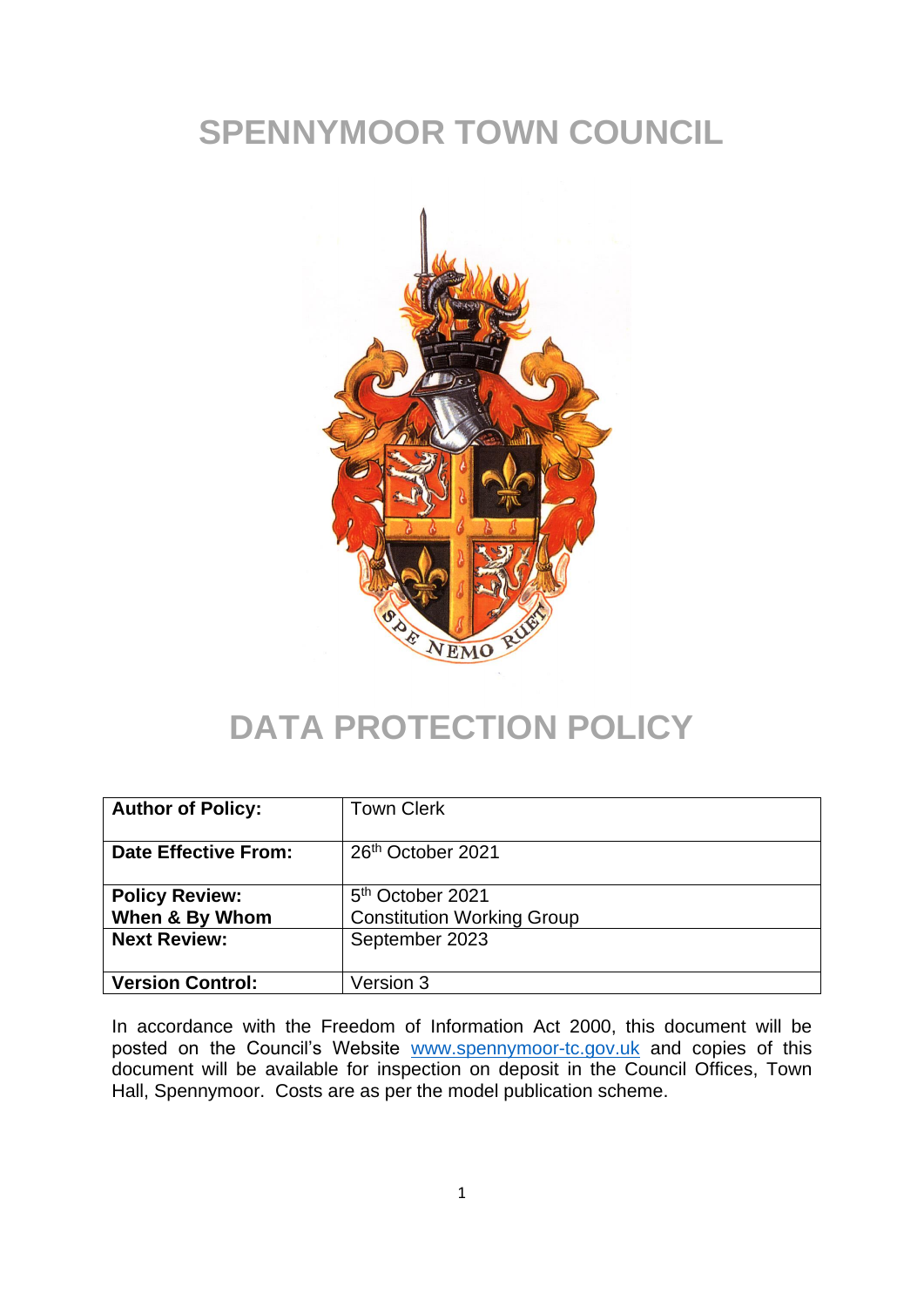## **1 Introduction**

In order to conduct its business, services and duties, Spennymoor Town Council processes a wide range of data, relating to its own operations and some which it handles on behalf of partners. In broad terms, this data can be classified as:

- Data shared in the public arena about the services it offers, its mode of operations and other information it is required to make available to the public.
- Confidential information and data not yet in the public arena such as ideas or policies that are being worked up.
- Confidential information about other organisations because of commercial sensitivity.
- Personal data concerning its current, past and potential employees, Councilors, and volunteers.
- Personal data concerning individuals who contact it for information, to access its services or facilities or to make a complaint.

Spennymoor Town Council will adopt procedures and manage responsibly, all data which it handles and will respect the confidentiality of both its own data and that belonging to partner organisations it works with and members of the public. In some cases, it will have contractual obligations towards confidential data, but in addition will have specific legal responsibilities for personal and sensitive information under data protection legislation.

This Policy is linked to our ICT Policy which will ensure information considerations are central to the ethos of the organisation.

The Town Council will periodically review and revise this policy in the light of experience, comments from data subjects and guidance from the Information Commissioners Office.

The Council will be as transparent as possible about its operations and will work closely with public, community and voluntary organisations. Therefore, in the case of all information which is not personal or confidential, it will be prepared to make it available to partners and members of the Town's communities. Details of information which is routinely available is contained in the Council's Publication Scheme which is based on the statutory model publication scheme for local councils.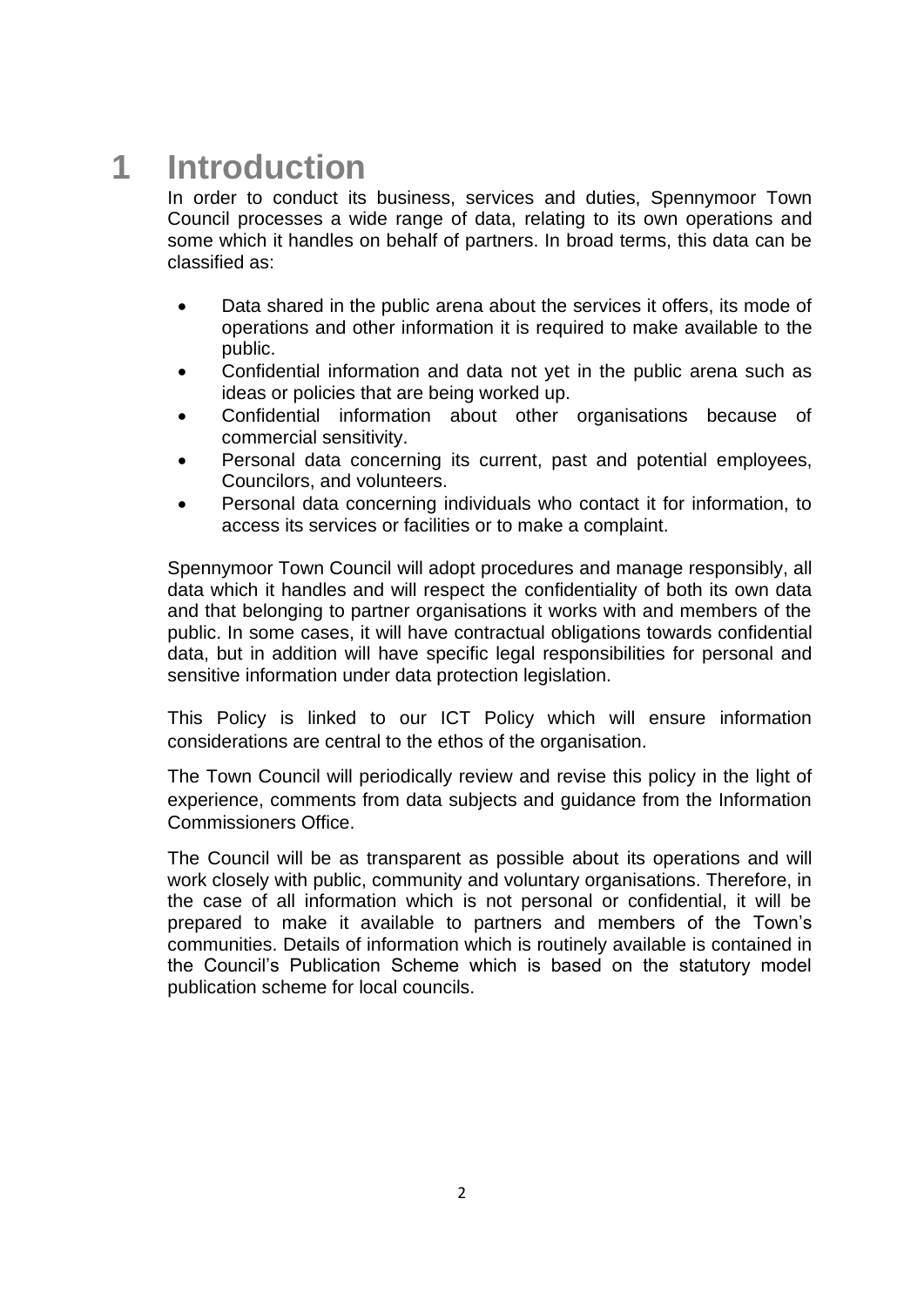# **2 Protecting Confidential or Sensitive Information**

Spennymoor Town Council recognises it must at times, keep and process sensitive and personal information about both employees and the public, it has therefore adopted this policy not only to meet its legal obligations but to ensure high standards.

The General Data Protection Regulation (GDPR) become law on 25<sup>th</sup> May 2018 and like the Data Protection Act 1998 before it, seeks to strike a balance between the rights of individuals and the sometimes, competing interests of those such as the Town Council with legitimate reasons for using personal information. It resulted in an updated version of the Data Protection Act 2018.

## **3 The policy is based on the premise that Personal Data must be:**

- Processed fairly, lawfully and in a transparent manner in relation to the data subject.
- Collected for specified, explicit and legitimate purposes and not further processed in a manner that is incompatible with those purposes.
- Adequate, relevant and limited to what is necessary in relation to the purposes for which it is processed.
- Accurate and, where necessary, kept up to date.
- Kept in a form that permits identification of data subjects for no longer than is necessary for the purposes for which the personal data is processed.
- Processed in a manner that ensures appropriate security of the personal data including protection against unauthorised or unlawful processing and against accidental loss, destruction or damage, using appropriate technical or organisational measures.

#### **Data Protection Terminology**

**Data subject** - means the person whose personal data is being processed. That may be an employee, prospective employee, associate or prospective associate of STC or someone transacting with it in some way, or an employee, Member or volunteer with one of our clients, or persons transacting or contracting with one of our clients when we process data for them.

**Personal data** - means any information relating to a natural person or data subject that can be used directly or indirectly to identify the person. It can be anything from a name, a photo, and an address, date of birth, an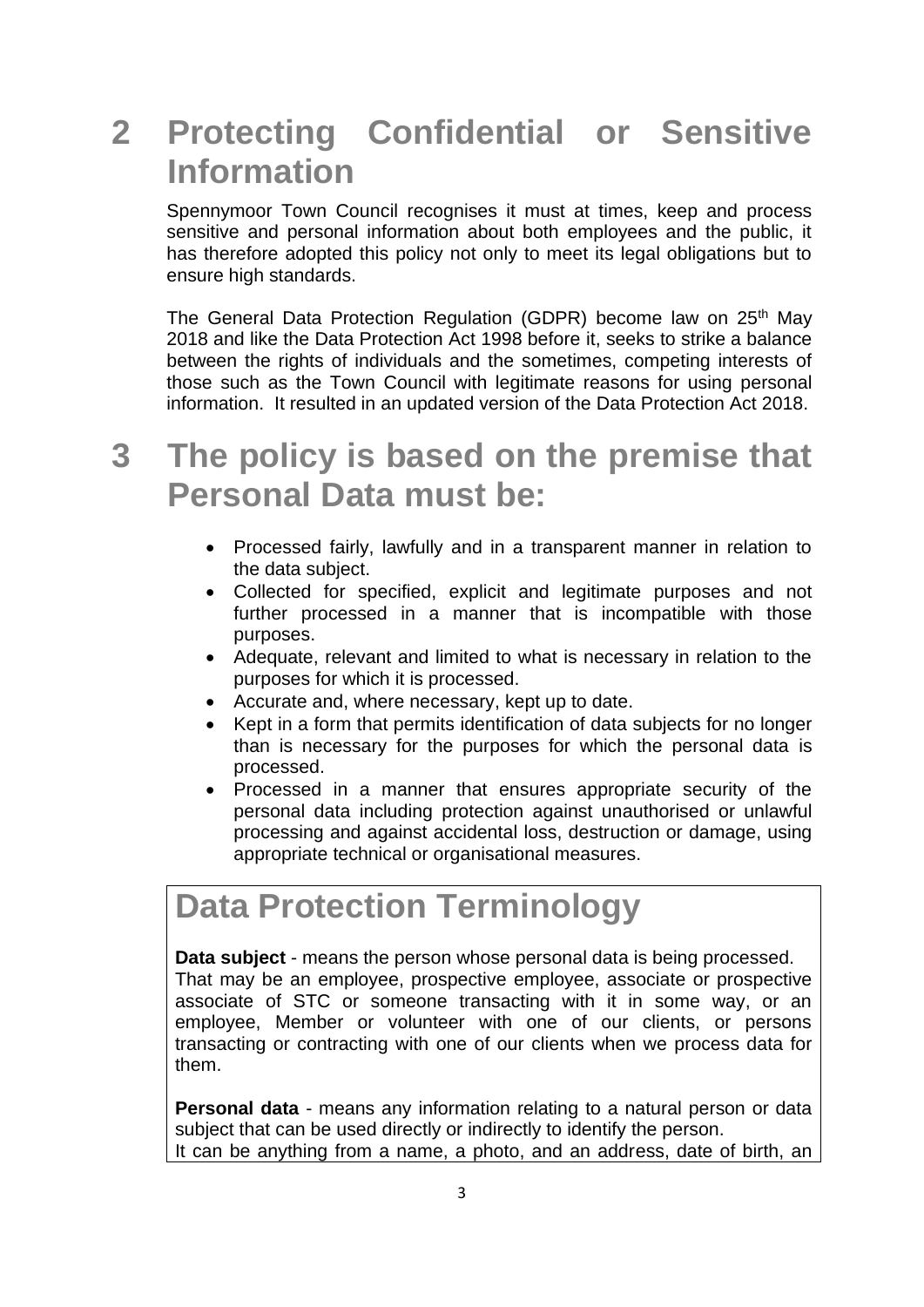email address, bank details, and posts on social networking sites or a computer IP address.

**Sensitive personal data** - includes information about racial or ethnic origin, political opinions, and religious or other beliefs, trade union membership, medical information, sexual orientation, genetic and biometric data or information related to offences or alleged offences where it is used to uniquely identify an individual.

**Data controller** - means a person who (either alone or jointly or in common with other persons) (e.g. Town Council, employer, council) determines the purposes for which and the manner in which any personal data is to be processed.

**Data processor** - in relation to personal data, means any person (other than an employee of the data controller) who processes the data on behalf of the data controller.

**Processing information or data** - means obtaining, recording or holding the information or data or carrying out any operation or set of operations on the information or data, including:

- organising, adapting or altering it
- retrieving, consulting or using the information or data
- disclosing the information or data by transmission, dissemination or otherwise making it available
- aligning, combining, blocking, erasing or destroying the information or data. regardless of the Technology used.

Spennymoor Town Council processes **personal data** in order to:

- fulfil its duties as an employer by complying with the terms of contracts of employment, safeguarding the employee and maintaining information required by law.
- pursue the legitimate interests of its business and its duties as a public body, by fulfilling contractual terms with other organisations, and maintaining information required by law.
- monitor its activities including the equality and diversity of its activities
- fulfil its duties in operating the business premises including security
- assist regulatory and law enforcement agencies
- process information including the recording and updating details about its Councillors, employees, partners and volunteers.
- process information including the recording and updating details about individuals who contact it for information, or to access a service, or make a complaint.
- undertake surveys, censuses and questionnaires to fulfil the objectives and purposes of the Council.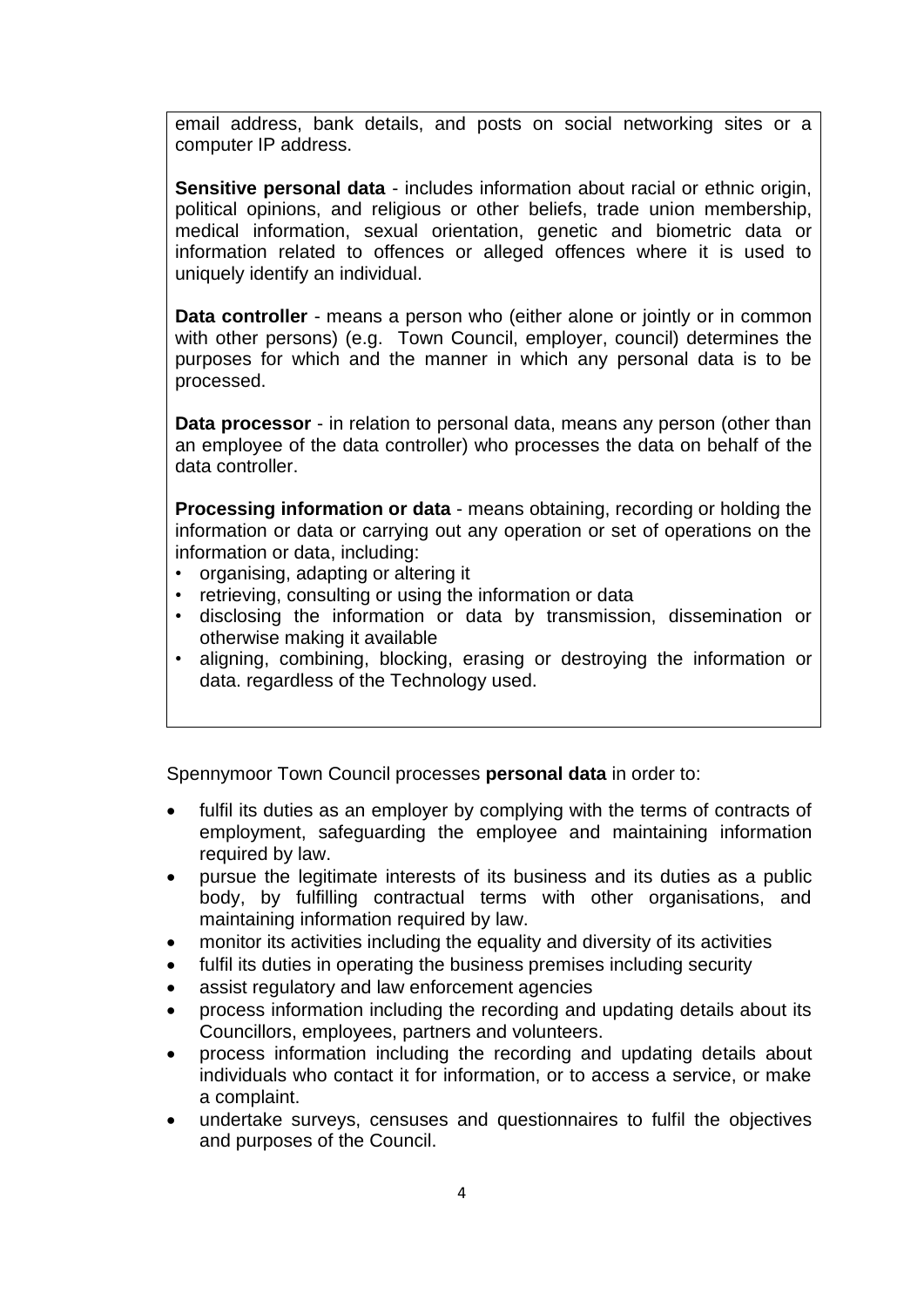- undertake research, audit and quality improvement work to fulfil its objects and purposes.
- carry out Council administration.

Where appropriate and governed by necessary safeguards we will carry out the above processing jointly with other appropriate bodies from time to time.

## **4 The Council will ensure that at least one of the following conditions is met for personal information to be considered fairly processed:**

- The individual has consented to the processing
- Processing is necessary for the performance of a contract or agreement with the individual
- Processing is required under a legal obligation
- Processing is necessary to protect the vital interests of the individual
- Processing is necessary to carry out public functions
- Processing is necessary in order to pursue the legitimate interests of the data controller or third parties.

Particular attention is paid to the processing of any **sensitive personal information** and the Town Council will ensure that at least one of the following conditions is met:

- Explicit consent of the individual
- Required by law to process the data for employment purposes
- A requirement in order to protect the vital interests of the individual or another person

| Who is responsible for protecting a person's personal data?<br>The Town Council as a corporate body has ultimate responsibility for<br>ensuring compliance with the Data Protection legislation. The Council has<br>delegated this responsibility day to day to the Town Clerk. |                                                                                                                      |  |
|---------------------------------------------------------------------------------------------------------------------------------------------------------------------------------------------------------------------------------------------------------------------------------|----------------------------------------------------------------------------------------------------------------------|--|
|                                                                                                                                                                                                                                                                                 |                                                                                                                      |  |
| $\bullet$ Email:<br>Phone:<br>Correspondence: Town Clerk                                                                                                                                                                                                                        | info@spennymoor-tc.gov.uk<br>01388 815276<br><b>Town Hall</b><br><b>High Street</b><br>Spennymoor<br><b>DL16 6DG</b> |  |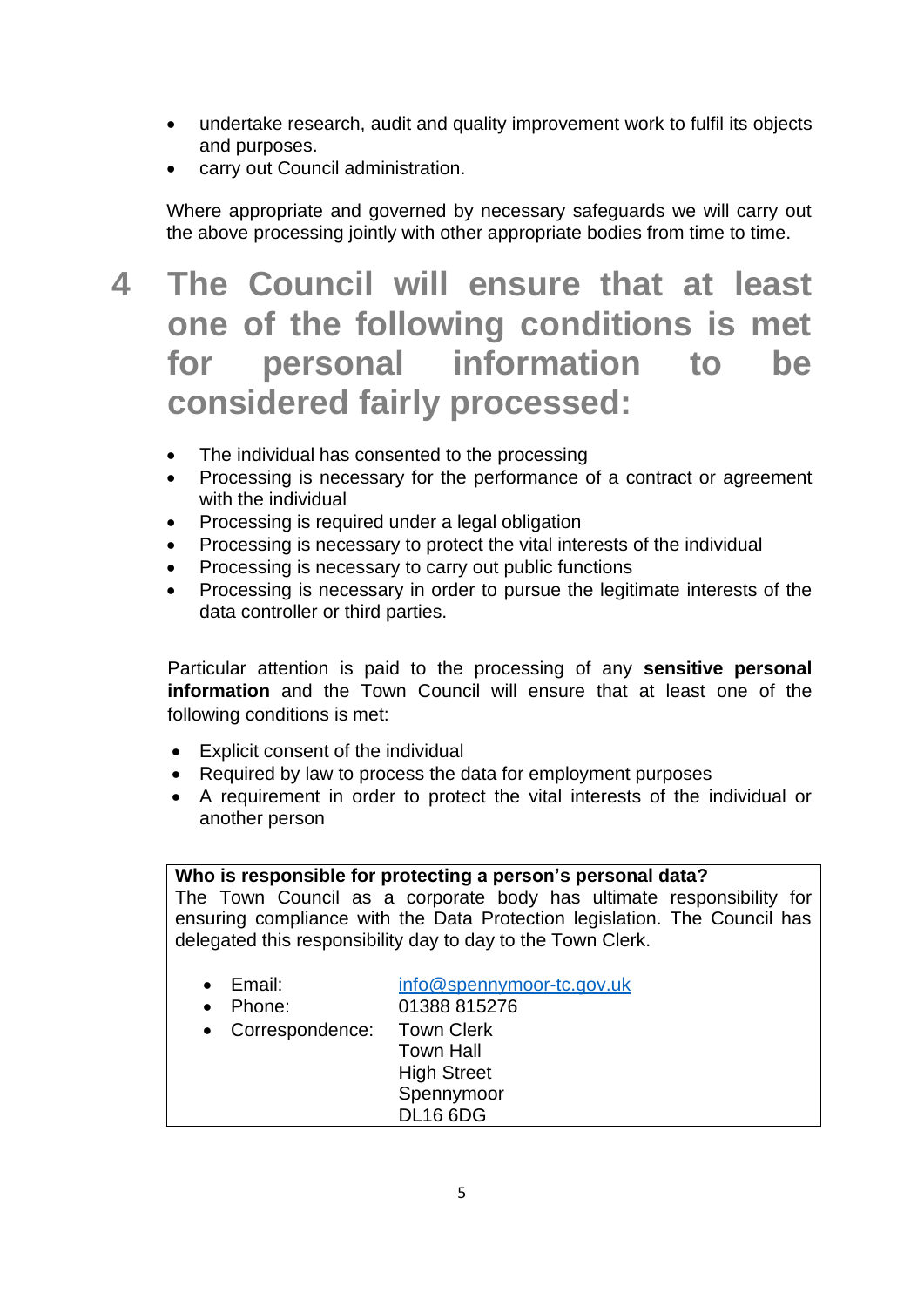# **5 Diversity Monitoring**

Spennymoor town Council monitors the diversity of its employees, and Councillors, in order to ensure that there is no inappropriate or unlawful discrimination in the way it conducts its activities. It undertakes similar data handling in respect of prospective employees. This data will always be treated as confidential. It will only be accessed by authorised individuals within the Council and will not be disclosed to any other bodies or individuals. Diversity information will never be used as selection criteria and will not be made available to others involved in the recruitment process. Anonymised data derived from diversity monitoring will be used for monitoring purposes and may be published and passed to other bodies.

The Council will always give guidance on personnel data to employees, councillors, partners and volunteers through a Privacy Notice and ensure that individuals on whom personal information is kept are aware of their rights and have easy access to that information on request.

Appropriate technical and organisational measures will be taken against Unauthorised or unlawful processing of personal data and against accidental loss or destruction of, or damage to, personal data.

Personal data shall not be transferred to a country or territory outside the European Economic Areas unless that country or territory ensures an adequate level of protection for the rights and freedoms of data subjects in relation to the processing of personal data.

## **6 Information provided to us**

The information provided (personal information such as name, address, email address, phone number) will be processed and stored so that it is possible for us to contact, respond to or conduct the transaction requested by the individual. By transacting with Spennymoor Town Council, individuals are deemed to be giving consent for their personal data provided to be used and transferred in accordance with this policy, however where ever possible specific written consent will be sought. It is the responsibility of those individuals to ensure that the Town Council is able to keep their personal data accurate and up-to-date. The personal information will be not shared or provided to any other third party or be used for any purpose other than that for which it was provided.

# **7 The Councils Right to Process Information**

General Data Protection Regulations (and Data Protection Act) Article 6 (1) (a) (b) and (e)

Processing is with consent of the data subject; or,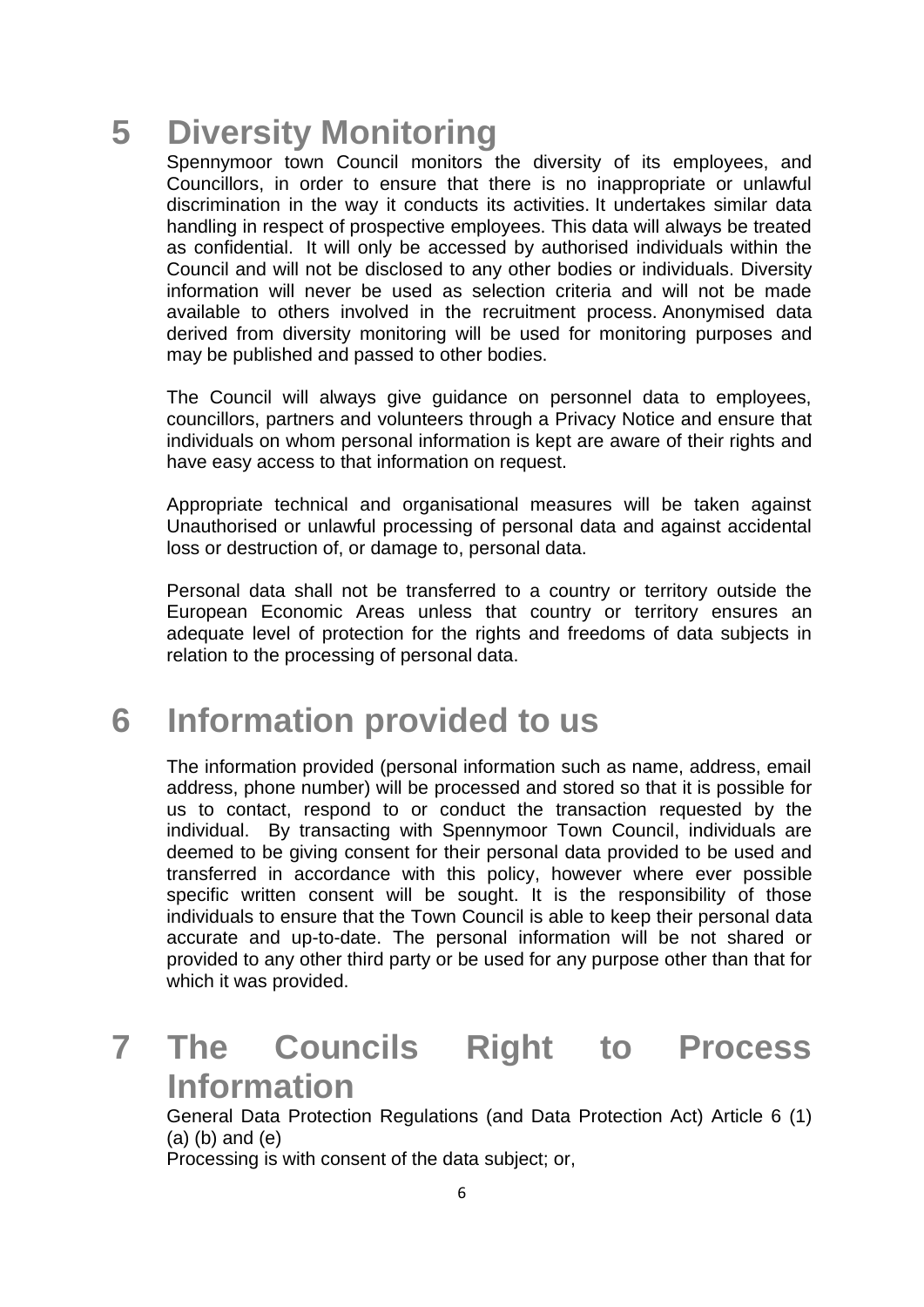Processing is necessary for compliance with a legal obligation; or, Processing is necessary for the legitimate interests of the Council

#### **8 Information Security**

The Town Council cares to ensure the security of personal data. We make sure that your information is protected from unauthorised access, loss, manipulation, falsification, destruction or unauthorised disclosure. This is done through appropriate technical measures and appropriate policies and can include retrieving emails and data from Town Council email addresses.

We will only keep your data for the purpose it was collected for and only for as long as is necessary, after which it will be deleted.

#### **9 Children**

We will not process any data relating to a child (under 13) without the express parental/ guardian consent of the child concerned.

#### **10 Rights of a Data Subject**

**Access to Information:** an individual has the right to request access to the information we have on them. They can do this by contacting our Town Clerk or Data Protection Officer:

**Information Correction:** If they believe that the information we have about them is incorrect, they may contact us so that we can update it and keep their data accurate. Please contact: Town Clerk.

**Information Deletion:** If the individual wishes the Town Council to delete the information about them, they can do so by contacting the Town Clerk.

**Right to Object:** If an individual believes their data is not being processed for the purpose it has been collected for, they may object by contacting the Town Clerk or Data Protection Officer.

The Town Council does not use automated decision making or profiling of individual personal data.

**Complaints:** If an individual has a complaint regarding the way their personal data has been processed, they may make a complaint to the Town Clerk, Data Protection Officer or the Information Commissioners Office **[casework@ico.org.uk](mailto:casework@ico.org.uk)** Tel: 0303 123 1113.

The Council will always give guidance on personnel data to employees through the Employee handbook.

The Council will ensure that individuals on whom personal information is kept are aware of their rights and have easy access to that information on request.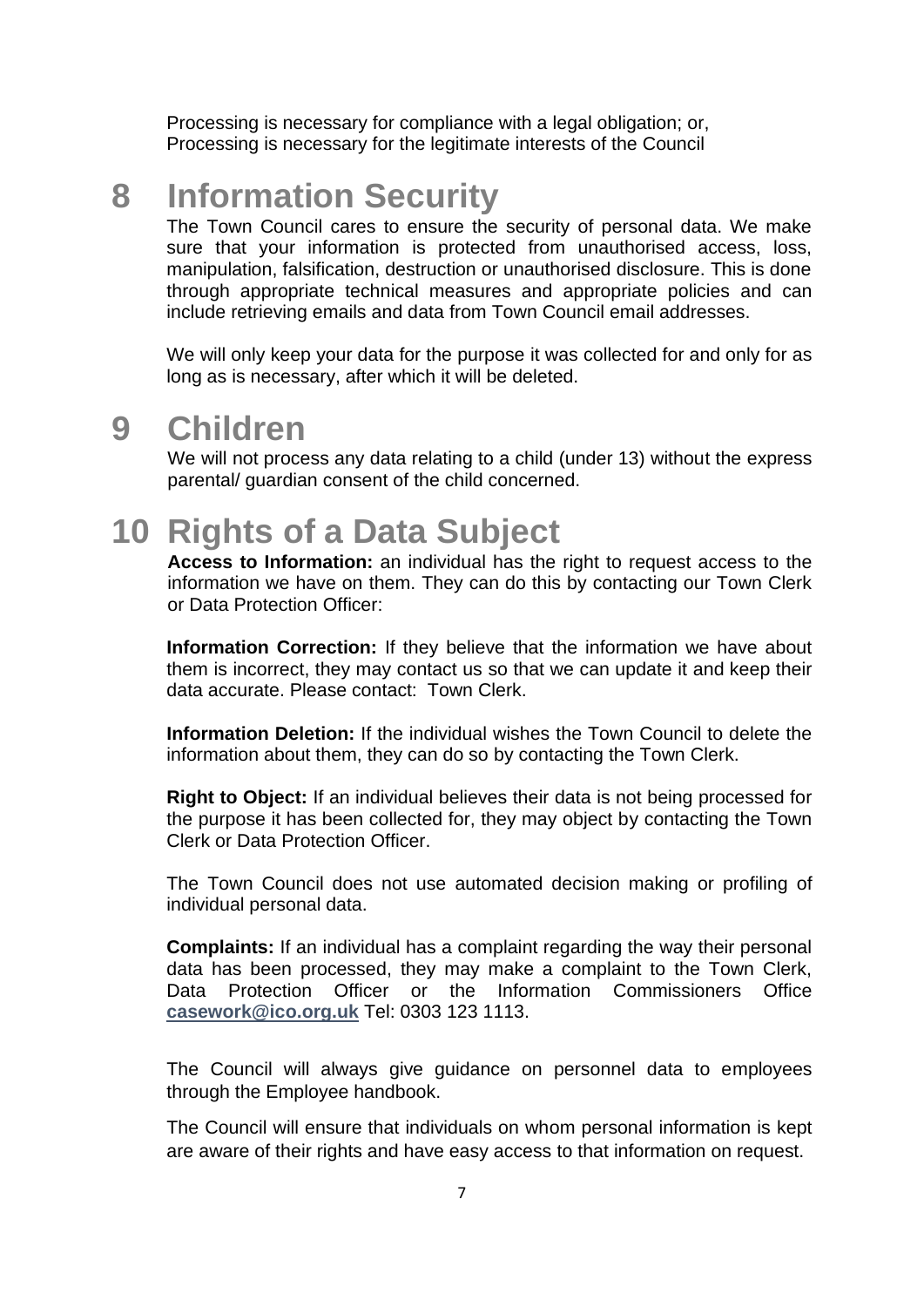#### **11 Making Information Available**

The Publication Scheme is a means by which the Council can make a significant amount of information available routinely, without waiting for someone to specifically request it. The scheme is intended to encourage local people to take an interest in the work of the Council and its role within the community.

In accordance with the provisions of the Freedom of Information Act 2000, this Scheme specifies the classes of information which the Council publishes or intends to publish. It is supplemented with an Information Guide which will give greater detail of what the Council will make available and hopefully make it easier for people to access it.

All formal meetings of Council and its committees are subject to statutory notice being given on notice boards, the Website and sent to the local media. The Council publishes an annual programme in May each year. All formal meetings are open to the public and press and reports to those meetings and relevant background papers are available for the public to see. The Council welcomes public participation and has a public participation session on each Council and committee meeting. Details can be seen in the Council's Standing Orders, which are available on its Website or at its Offices.

Occasionally, Council or committees may need to consider matters in private. Examples of this are matters involving personal details of staff, or a particular member of the public, or where details of commercial/contractual sensitivity are to be discussed. This will only happen after a formal resolution has been passed to exclude the press and public and reasons for the decision are stated. Minutes from all formal meetings, including the confidential parts are public documents.

The Openness of Local Government Bodies Regulations 2014 requires written records to be made of certain decisions taken by officers under delegated powers. These are not routine operational and administrative decisions such as giving instructions to the workforce or paying an invoice approved by Council, but would include urgent action taken after consultation with the Chairman, such as responding to a planning application in advance of Council. In other words, decisions which would have been made by Council or committee had the delegation not been in place.

The 2014 Regulations also amend the Public Bodies (Admission to Meetings) Act 1960 to allow the public or press to film, photograph or make an audio recording of council and committee meetings normally open to the public. The Council will where possible facilitate such recording unless it is being disruptive. It will also take steps to ensure that children, the vulnerable and members of the public who object to being filmed are protected without undermining the broader purpose of the meeting.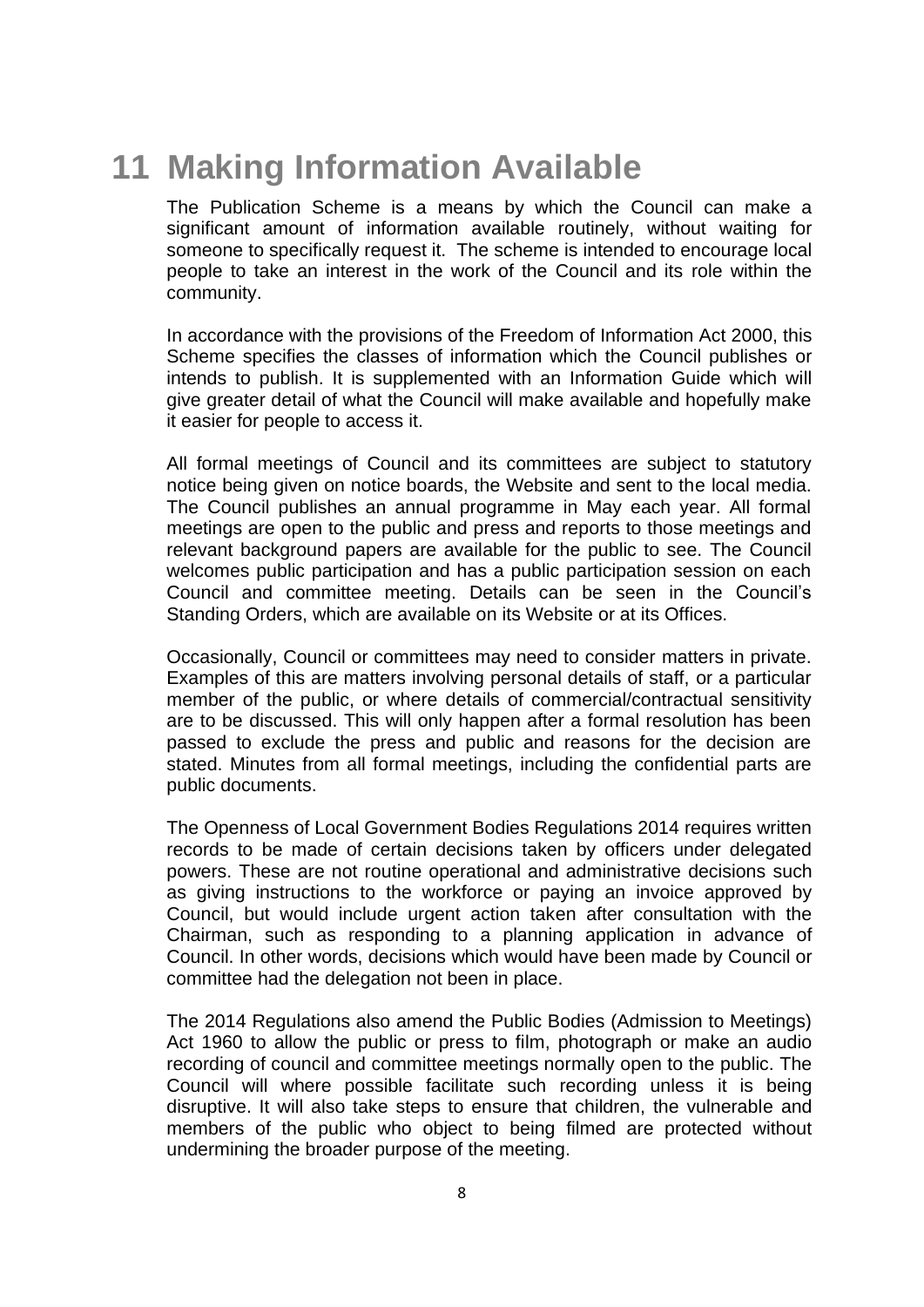The Council will be pleased to make special arrangements on request for persons who do not have English as their first language or those with hearing or sight difficulties.

#### **12 Disclosure Information**

The Council will, as necessary, undertake checks on both staff and Members with the Disclosure and Barring Service and will comply with their Code of Conduct relating to the secure storage, handling, use, retention and disposal of Disclosures and Disclosure Information. It will include an appropriate operating procedure in its integrated quality management system.

#### **13 Data Transparency**

The Council has resolved to act in accordance with the Code of Recommended Practice for Local Authorities on Data Transparency (September 2011). This sets out the key principles for local authorities in creating greater transparency through the publication of public data and is intended to help them meet obligations of the legislative framework concerning information.

"Public data" means the objective, factual data on which policy decisions are based and on which public services are assessed, or which is collected or generated in the course of public service delivery.

The Code will therefore underpin the Council's decisions on the release of public data and ensure it is proactive in pursuing higher standards and responding to best practice as it develops.

The principles of the Code are:

| Demand led: | new technologies and publication of data should support<br>transparency and accountability                    |
|-------------|---------------------------------------------------------------------------------------------------------------|
| Open:       | the provision of public data will be integral to the<br>Council's engagement with residents so that it drives |
| Timely:     | accountability to them.<br>data will be published as soon as possible following                               |
|             | production.                                                                                                   |

Government has also issued a further Code of Recommended Practice on Transparency, compliance of which is compulsory for parish councils with turnover (gross income or gross expenditure) not exceeding £25,000 per annum. These councils will be exempt from the requirement to have an external audit from April 2017. Spennymoor Town Council exceeds this turnover but will never the less ensure the following information is published on its Website for ease of access: